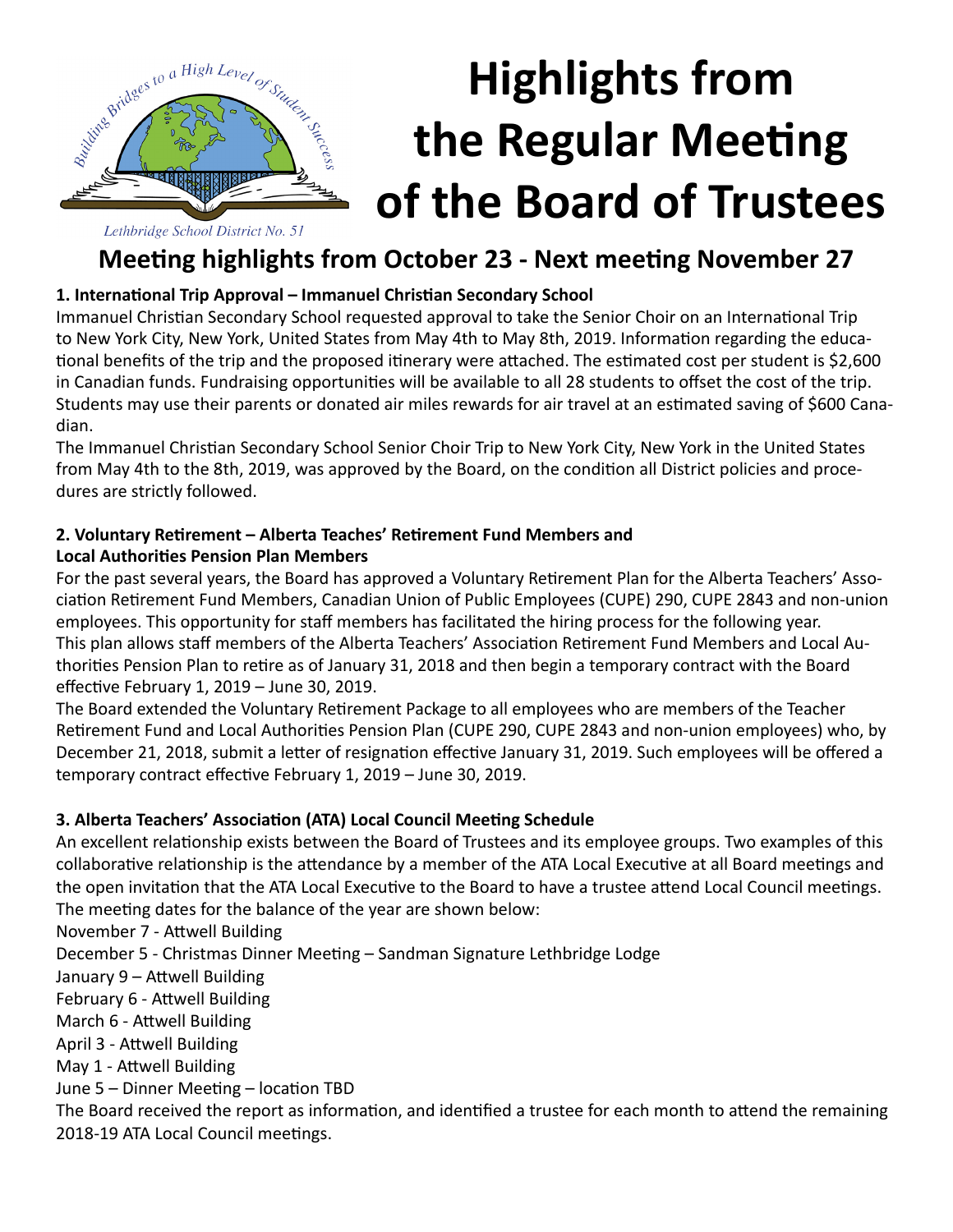#### **4. Breakfast with the Board – Immanuel Christian Secondary School**

Lethbridge School District trustees have a long standing practice of visiting district facilities in order to better understand the operations at each site. Visits by trustees are truly appreciated by staff.

On a monthly basis trustees meet with the staff of one district site for a continental breakfast.

The informal meeting provides an opportunity for staff to share highlights of their work with trustees. Additionally, trustees can share information about district initiatives and respond to questions staff members may have. Breakfast with the Board has been scheduled at Immanuel Christian Secondary School on Wednesday, November

7, 2018 from 7:30-8 a.m. Following the breakfast, Principal Rob vanSpronsen will provide a tour of the school for trustees.

The Board received the report as information.

#### **5. Response to September Public Forum Question on Student Transportation**

Cindy DeJager, a parent of two students attending Chinook High School, voiced concern regarding bus transportation. Specifically, she indicated that her two sons had bus service in previous years but this changed as a result of pathways being included in the calculation of distance from residence to the school. The inclusion pathways in the transportation system's calculation of distance is not within the jurisdiction's control. This was a decision made by the province this spring.

Cindy DeJager indicated she felt there was a complete lack of communication and notice regarding the removal of stops that were the outcome of distance calculations. Her sons had been picked up for the first few weeks of school, and then the stops were removed without appropriate notification to parents. Her sons went to the stop one morning (stop 9 on Chinook W7 bus route), and no bus came to pick them up.

The Transportation Coordinator checked into the situation. It was confirmed that the stop had been removed without notification to the District. Notification to the riders consisted of the driver telling students at the afternoon home drop-off that there would not be a bus the next day. Lethbridge School District No. 51 concurs that this is not appropriate notice. The Transportation Coordinator worked with the City of Lethbridge Transportation department to reinstate the stop for this year. Mrs. Shimbashi indicated that Cindy DeJager was pleased with the outcome. All families impacted by change of distance due to pathways, as well as families who are waitlisted as ineligible riders due to distance but are allowed to ride if there is bus capacity, are now fully informed of their temporary status as riders using a form. The signed form indicates that although a student currently has access to transportation, the distance of their residence results in the system classifying them as unfunded (ineligible rider). They will have access as long as the bus has capacity, but there is potential for them to receive notice that the bus no longer has capacity due to an increase in eligible riders. It is also made clear that ineligible riders may not have access to bussing in subsequent years if routes and capacity changes due to eligible riders. The Board received the report as information.

### **6. Associate Superintendent Reports**

Christine Lee, Associate Superintendent, Business Affairs; Rik Jesse, Associate Superintendent, Human Resources and Morag Asquith, Associate Superintendent, Instructional Services, delivered their respective reports for the Board. To read the reports in full, see Page 17 of the [AGENDA.](http://www.lethsd.ab.ca/documents/general/2018-10-23%20Board%20Meeting%20Agenda.pdf)

#### **7. Canadian Award for Financial Reporting (CAnFR)**

Lethbridge School District No. 51 is the first Canadian school division to receive the Canadian Award for Financial Reporting (CAnFR).

The Government Finance Officers' Association (GFOA) established the CAnFR program in 1986 to encourage and assist Canadian local governments to go beyond the minimum requirements of financial reporting and to prepare a comprehensive annual finance report that evidences the spirit of transparency and full disclosure in financial reporting.

The Board received the report as information and congratulated Director of Finance Mark DeBoer and Associate Superintendent Christine Lee, along with the Finance Department team.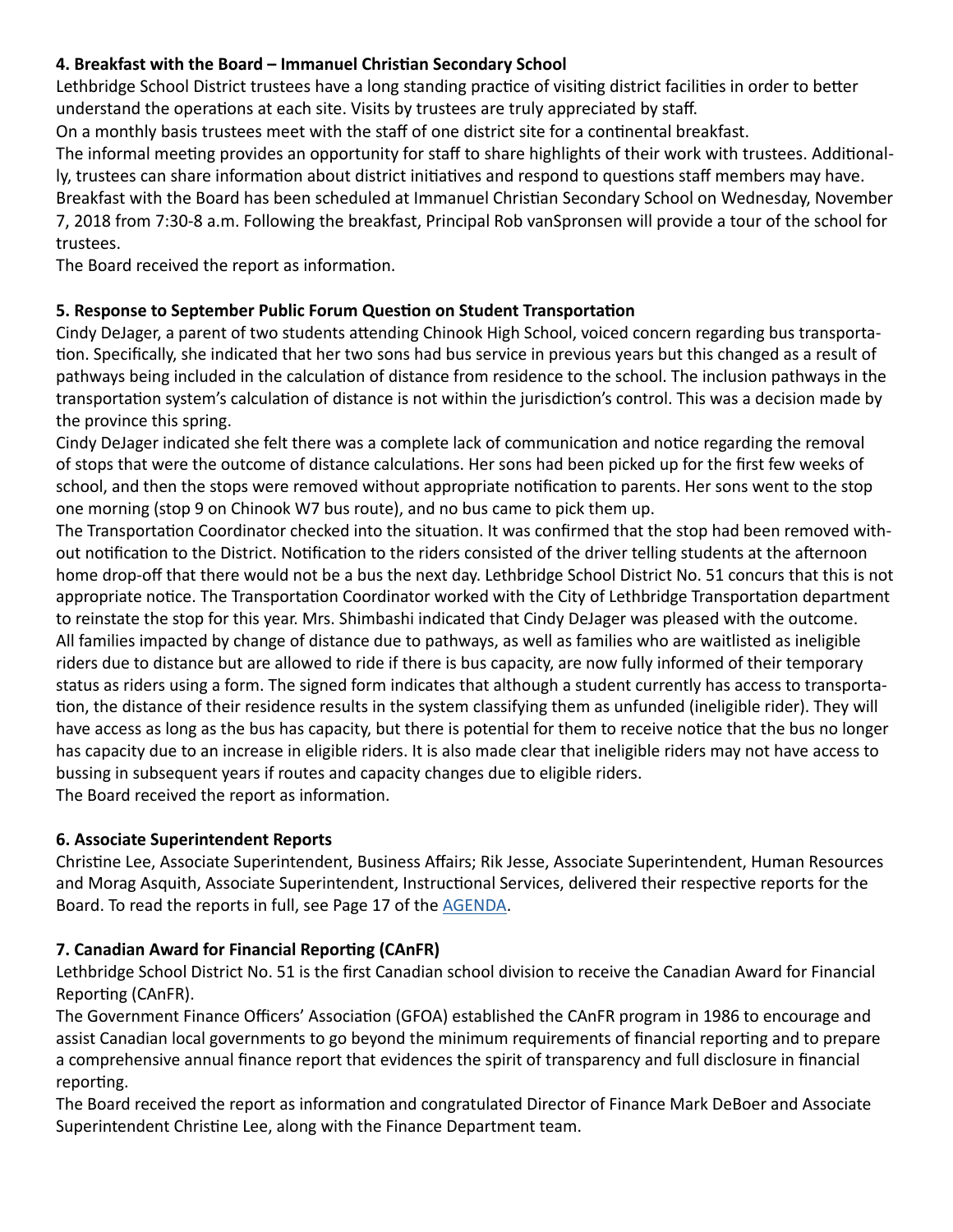#### **8. Urban Indigenous Youth Grant**

Alberta Education provided Lethbridge School District No. 51 with an urban indigenous youth grant. An update on how the grant funds will be spent was shared by Associate Superintendent Morag Asquith. The Board received the report as information.

#### **9. 51-25 Celebration Banquet held September 26, 2018**

Each year, the Board recognizes staff members who have served with the District for 25 years or more. The Board hosts a dinner for all the members of the 51-25 club and their guest, and takes the opportunity to formally congratulate the staff members who have completed their 25th year with the District.

The 51-25 celebration was held on September 26, 2018 at the Lethbridge Lodge.

The new members of the 51-25 club are:

Andrea Kveder, Deb Bosch-Friedrick, Karen Rancier, Shanda McKnight, Suzie Chambers, Terry Hagel, Ard Biesheuvel, Ashelyn Redman, Brian Sakatch, Darin Gibson, Darryl Christiansen, JoAnne Thaxter and Kae Mc-Fadzen.

The Board received the report as information.

#### **10. Acknowledgements of Excellence**

The Board has a long standing practice of acknowledging the efforts of students and staff whose commitment to excellence has resulted in outstanding achievement. Details of accomplishments of note are provided as information. Congratulations to the following District staff and students:

Chinook Cross Country winners were:

- Gabby Suggitt, Amaya Graham, Olivia Gook (3 km juvenile female)
- Lorenzo Blood, Eli Orr, Kolton Smith (3 km juvenile male)
- Cassidy Coolen, Jaime Jakovljevic, Kennedy Moland, Rylee Wevers, Madi Andres (4 km junior female)
- -Denver Jensen, Brayden Ellis (4 km junior male)
- Ilaria Cavani, Elisa Cavani (5 km intermediate female)
- Brock Jensen, Logan Danyluk, Mason Harris, Carter Flexhaug (5 km intermediate male)
- Abi Gruenhage (5 km senior female)

Chinook Golf team finished fourth at Provincials, one shot out of a medal. Team members are Mason Harder, Rylie Seaman, MacCoy Garner, Tysen Johansen, Abbie Froom, Chelsea Joseph.

LCI student, Dylan Taylor, was selected to be part of the Education Minister's Youth Council for 2018-19. The Minister's Youth Council will help students further develop their competencies and understanding of the education system.

#### **11. Board Priorities Report**

The District Office Leadership Team is committed to keeping the Board informed regarding progress in Board priority areas. An update on progress is provided in the form of a report each month.

The report begins on Page 31 of the [AGENDA](http://www.lethsd.ab.ca/documents/general/2018-10-23%20Board%20Meeting%20Agenda.pdf).

The Board received the report as information.

#### **12. Donations and Support**

Lethbridge School District No. 51 is fortunate to be in a community that strongly supports programs and services for students. The District is appreciative of the difference the support makes to the lives of children. These partnerships and support further the efforts of helping children come to school ready to learn, providing opportunities for engagement, and facilitating student growth and well-being. Listed below and attached are the donations and support received by the district.

• Ron & Joyce Sakamoto donated \$40,000 to the 1 District, 1 Book project.

• Daytona Homes donated \$46,927.25 from the 11th annual Backpack Program. The funds will be split between Lethbridge School District No. 51 and Holy Spirit Catholic Schools.

The Board received the summary as information.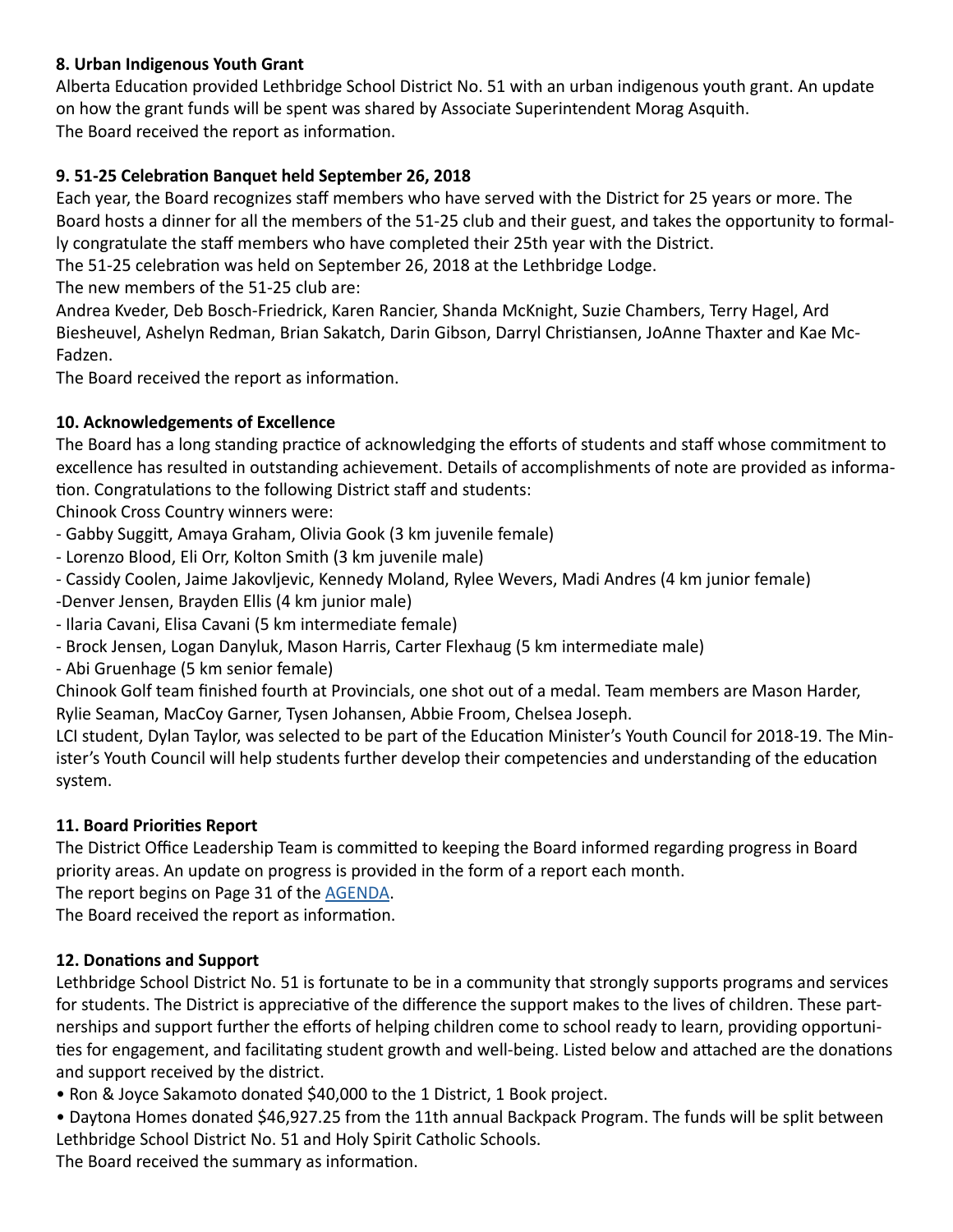#### **13. Snacks with the Superintendents – Lakeview School**

At the beginning of each school year, Executive Council members are designated as school liaisons for each of the District schools. As a liaison, the Executive Council members represent the District at school functions. It has also been a long standing practice for Executive Council members to visit schools and classrooms on a regular basis, observing first-hand the activities that take place in the school. Visits by Executive Council members are appreciated by staff.

On a monthly basis Executive Council as a whole meets with the staff of one school for snacks.

The informal meeting provides an opportunity for staff to share highlights of their school.

Additionally Executive Council members can share information about district initiatives and respond to questions staff members may have.

All the staff of Lakeview School have been invited to have Snacks with the Superintendents on Thursday, November 15, 2018 beginning at 7:45 a.m.

The Board received the summary as information.

#### **14. Board Reports**

Reports were delivered for District School Council, the Community Engagement Committee and the District Wellness Committee. The reports begin on Page 41 of the [AGENDA.](http://www.lethsd.ab.ca/documents/general/2018-10-23%20Board%20Meeting%20Agenda.pdf)

#### **15. Correspondence - Received**

The Board received a letter received from the Minister of Education, David Eggen, in regards to the District's concerns about First Nations, Metis and Inuit funding available to provincial school authorities. Alberta Education has provided the District with a grant to start the Urban Indigenous Pilot Project, to assist self-identified FNMI students with supports they need to succeed in school.

The Board also received a letter from Holy Spirit Catholic Schools, addressed to Lethbridge Mayor Chris Spearman, which requested both Holy Spirit and Lethbridge School District No. 51 be given permanent seats on both the Reconciliation Lethbridge Advisory Committee and the Social Development Committee. Currently, the school districts serve on the committees on rotating terms.

#### **16. Correspondence - Sent**

The Board sent a letter to Kathleen Ganley, Honourable Minister of Justice and Solicitor General, in support of the City of Lethbridge council's efforts to advocate for support from the Office of the Solicitor General to address what has been coined as the "Opioid Crisis" in the city.

The Board also sent a letter to Lethbridge Mayor Chris Spearman to recommend permanent seats be allocated to both Holy Spirit and Lethbridge School District No. 51 for both the Reconciliation Lethbridge Advisory Committee and the Social Development Committee.



### **Highlights from the Regular Meeting of the Board of Trustees**

**Meeting highlights from October 23 - Next meeting November 27**